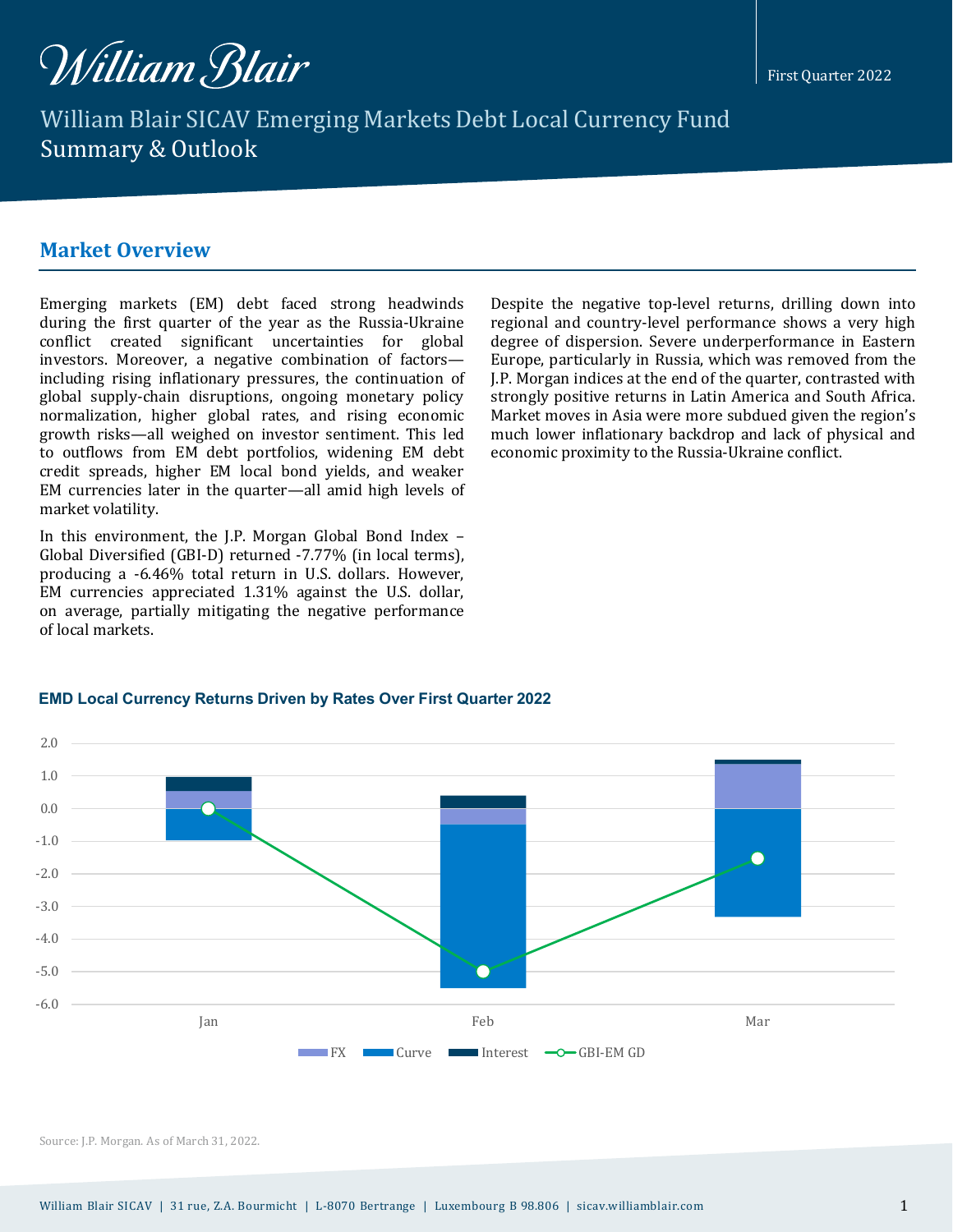## **Performance**

In the first quarter of 2022, the William Blair Emerging Markets Debt Local Currency SICAV (Class J) returned -4.69%, outperforming its benchmark (the J.P. Morgan GBI-GD) by 177 basis points (bps). Since inception on June 24, 2020, the fund has returned -0.99% annualized, outperforming its benchmark by 291 bps annualized. Returns are in U.S. dollar terms, net of fees.

During the past quarter, most of the outperformance was driven by favorable country selection and yield curve effects, while overall security selection and currency effects detracted from alpha. Within beta buckets, our allocation to high-beta countries was the largest contributor to relative performance, followed by rates hedges in developed markets; conversely, our allocation to low-beta and frontier market countries were relative detractors. To a lesser extent, the portfolio's cash holdings, risk hedging, and relative duration positioning also contributed to relative performance in the quarter.

### **Top & Bottom Contributors to Performance by Beta Bucket**

|                  | <b>Positive</b>                                      | <b>Negative</b>                |
|------------------|------------------------------------------------------|--------------------------------|
| <b>High Beta</b> | <b>Brazil</b><br>Mexico<br><b>Russian Federation</b> | Colombia<br>South Africa       |
| Low Beta         | China<br>Israel<br>Peru                              | Hungary<br>Poland<br>Thailand  |
| <b>Frontier</b>  | Dominican Republic<br>Uganda<br>Uruguay              | Georgia<br>Ghana<br>Kazakhstan |

As of March 31, 2022.

**Past performance is not indicative of future returns.** Attribution by segment is based on estimated returns of securities held within the segments listed. Calculations are for attribution analysis only and are not intended to represent simulated performance history. The actual returns may be higher or lower. Holdings are subject to change without notice. Beta segments are based on the team's quantitative and qualitative analysis. Beta segments are provided for illustrative purposes only and are not intended as investment advice or as projections of future returns. Strategy returns are based on portfolio valuations using WM Reuters New York close currency exchange rates. The J.P. Morgan Government Bond - Emerging Market (GBI-EM) Global Diversified Index is valued using WM Reuters London close currency exchange rates. Performance attribution is calculated using the WM Reuters London close currency exchange rates for the portfolio and benchmark.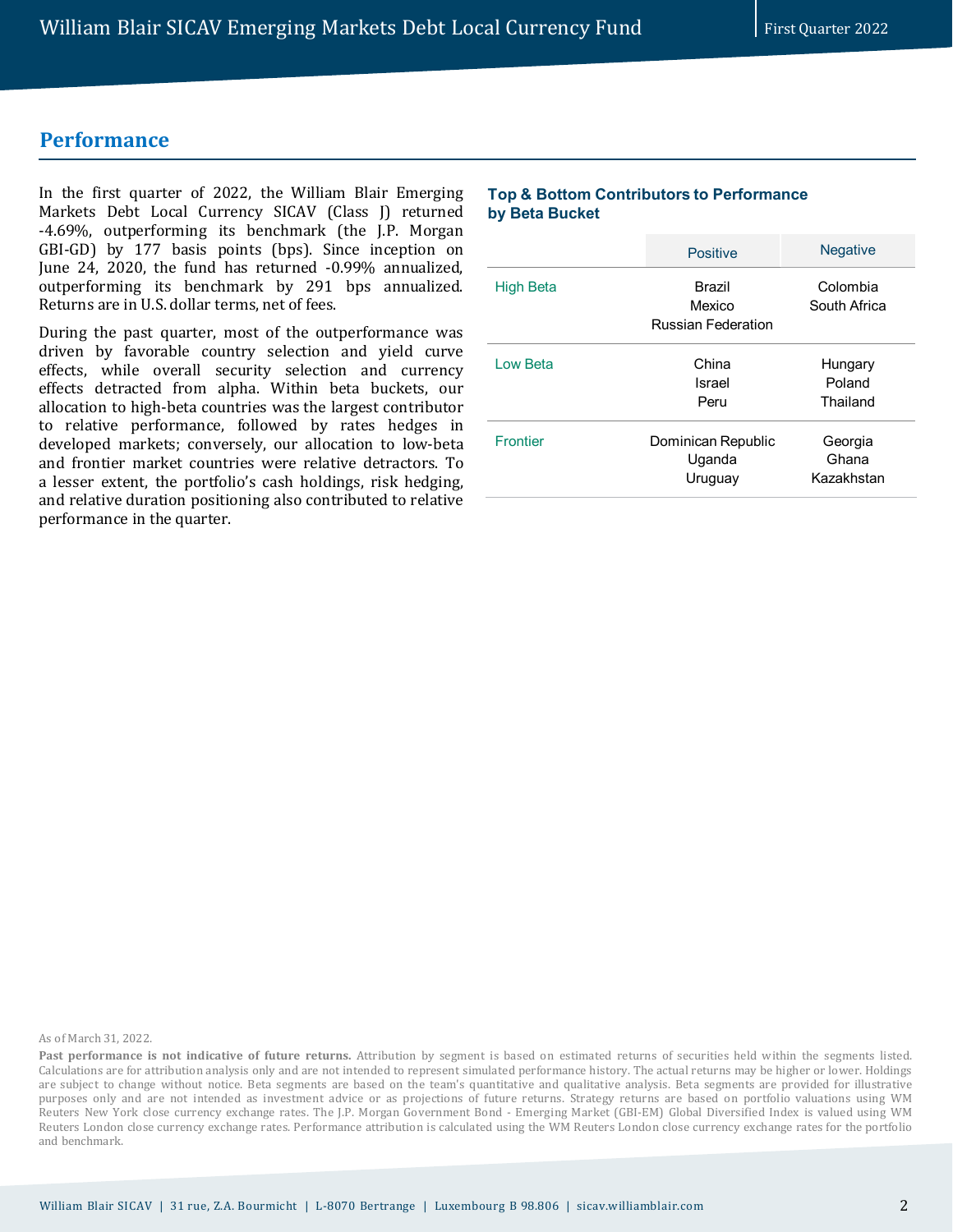## **Performance Review**

### High-Beta Bucket

The quarter was dominated by Russia's invasion of Ukraine and the resulting international sanctions on Russia. Russia began the year with a benchmark weight of more than 7%, and in unprecedented fashion ended the quarter with a 0% weight. Bonds were marked down aggressively from late February onward as international holders of Russian local bonds failed to receive their coupons and have been blocked from transacting in the local market. Russia was eventually removed from the benchmark at the end of March, and our remaining holdings have been marked down to zero.

South Africa has been relatively immune from the impact of the war, and the rising price of commodities has resulted in a positive terms-of-trade shock. The South African rand has continued to trade well in spite of a more general strong dollar environment. The South African rates market was also relatively well behaved, with the inflation impact contained and the curve starting the quarter already quite steep.

Latin American countries have been among the biggest beneficiaries of the commodity price shock and the redirecting of capital flows away from Russia and Eastern Europe. The region finished the quarter up more than 7% on a total return basis, with a 9% rally in local bonds offset marginally by a 1.5% average depreciation of currencies against the U.S. dollar. Brazil was the top performer in the benchmark for the quarter and was our largest overweight position, leading to a sizable positive alpha from both currency and allocation effects. Our smaller overweight in Mexico also generated positive alpha: while the country gained only a modest 1% over the quarter, the relative outperformance to the wider benchmark index was significant. We were also long Pemex corporate debt relative to the sovereign, and it has benefited from stable oil production and rising prices. Lastly, our small overweight to Colombian sovereign bonds detracted from performance. While we believe bond prices already reflect a high degree of pessimism regarding the fiscal and ratings outlook, the credit has continued to trade relatively poorly.

#### Low-Beta Bucket

In Eastern Europe, the main channel of contagion was through inflation: The impact of the war sent food and energy prices soaring higher. Consequently, inflation across the region rose significantly, causing the market to re-price the extent of the hiking cycle in Poland, Hungary, Czech Republic, Romania, and Serbia. We were underweight aggregate duration in these markets during the first quarter and used the opportunity to take a tactical overweight in the Polish zloty, which we believe to be beaten up indiscriminately.

In Asia, overweight positions in the Chinese renminbi and local rates added to performance. Inflation in the country has remained very low due to subdued consumer spending and positive base effects in food prices from last year and 2019. Further policy easing and an eventual relaxing of zero-Covid policies should support the local market in coming quarters. Conversely, our underweight in Thailand detracted significantly from performance. While the country did underperform the regional basket, falling nearly 3% over the quarter, it outperformed the wider index by a significant margin. We have since increased our exposure to the Thai baht on an improving external balance outlook, but remain pessimistic about local rates, where the curve has yet to reflect rising inflation pressures.

### Frontier Markets

The impact of the Russia-Ukraine conflict spilled over into neighboring countries, with Kazakhstan's bonds and currency marked down on close political and economic ties with Russia. Our off-benchmark position in this market suffered as a result, although this was more than offset by our cash underweight in Russia. We have reduced our overall frontier markets exposure as the opportunity set has shrunk (Ukraine and Kazakhstan removed) and positioning in some countries is crowded (Egypt). However, we maintain exposure in African commodity-producing countries and are looking for further opportunities to add exposure. Overall, this basket was close to flat in alpha terms for the quarter.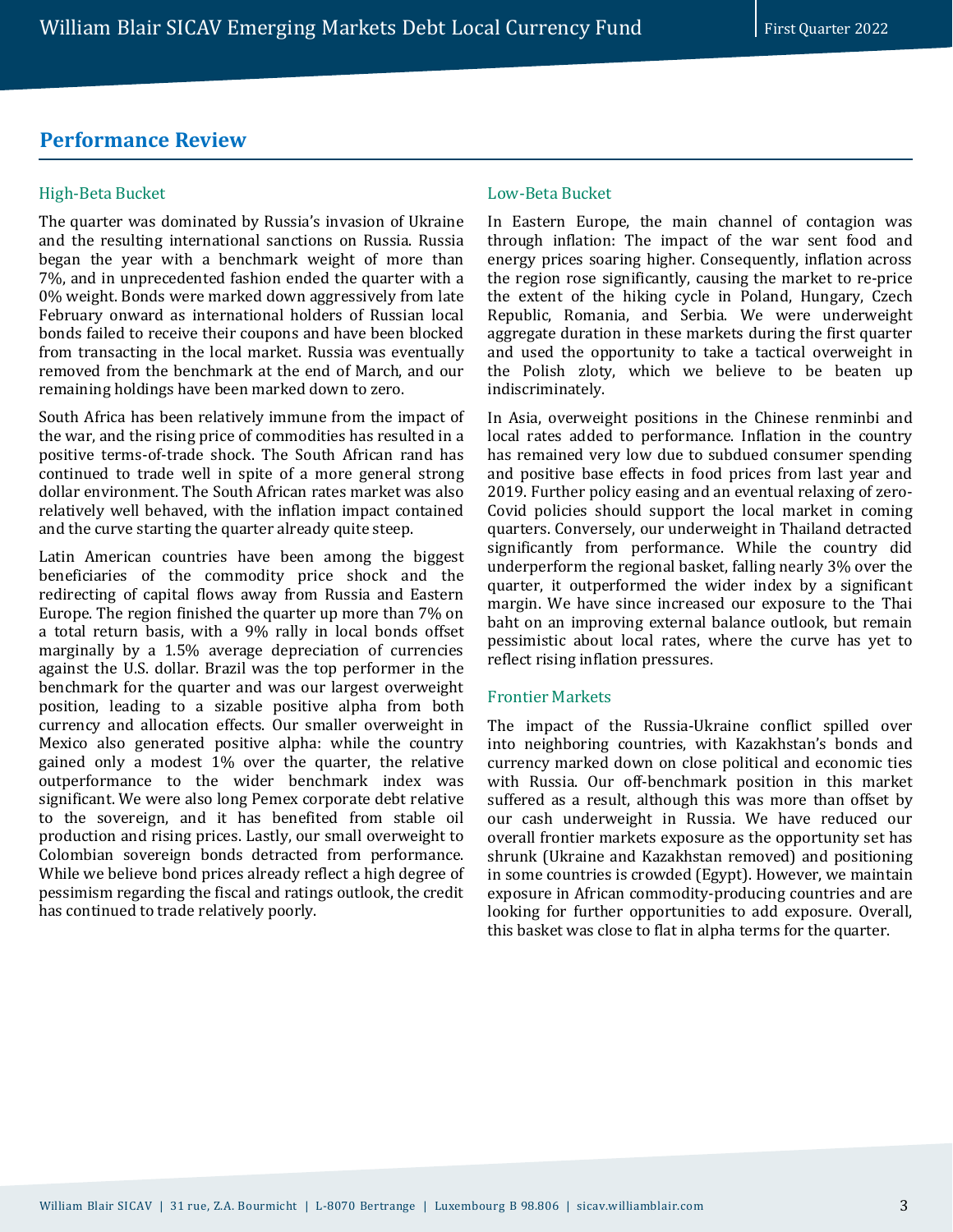## **Outlook**

Overall, we anticipate a challenging global macro backdrop through the second quarter of the year. Rising energy and food prices and disruptions to global supply chains, created by the COVID-19 pandemic and exacerbated by the Russia-Ukraine conflict and zero-COVID policy in China, should continue to put pressure on inflation. This adds a layer of complexity for investors already navigating the prospects of faster monetary policy tightening globally. Moreover, we expect the Russia-Ukraine conflict to continue creating uncertainty as a resolution seems distant.

In this environment, we have revised our projections for EM economic growth in 2022 downward. We now anticipate less favorable fiscal and debt dynamics in the near term. While we believe external accounts should remain well supported by higher commodity prices, inflation is likely to remain a central concern for EM policymakers, leading to additional monetary tightening throughout EMs in the coming months.

However, despite these near-term risks, our medium- to long-term outlook for EM rates and foreign exchange (FX) is constructive. We believe appealing valuations, improving technical conditions, and aggressive EM central bank tightening should lead to flatter curves and currency appreciation against the U.S. dollar. Over the course of the next several quarters, this should outweigh the negative global macro backdrop and support the performance of the asset class. We thus believe EM debt currently offers attractive value to investors with a medium- to long-term horizon and a willingness to tolerate a period of higher volatility.

Broadly speaking, valuations remain compelling as EM debt appears attractively valued on both an absolute and relative basis. This is especially the case among commodity exporters, typically in the higher-yielding segment of the benchmark universe, as well as in select frontier markets. Importantly, EM debt real yields are much higher than their developed-economy counterparts, reflecting more aggressive EM monetary policy and the sharp increase in global inflation.

Outflows were well contained during the sell-off earlier this year, and more recently we started to observe inflows into dedicated EM debt portfolios, reflecting growing interest for the asset class as market volatility has started to normalize. The supply of new debt remains constrained because of declining net refinancing needs, which occurred due to improved fiscal accounts and prefinancing activities last year. We anticipate limited net debt issuance in the near term. Our estimates of reduced long investor positioning and high investor cash levels also add to an overall positive technical condition picture.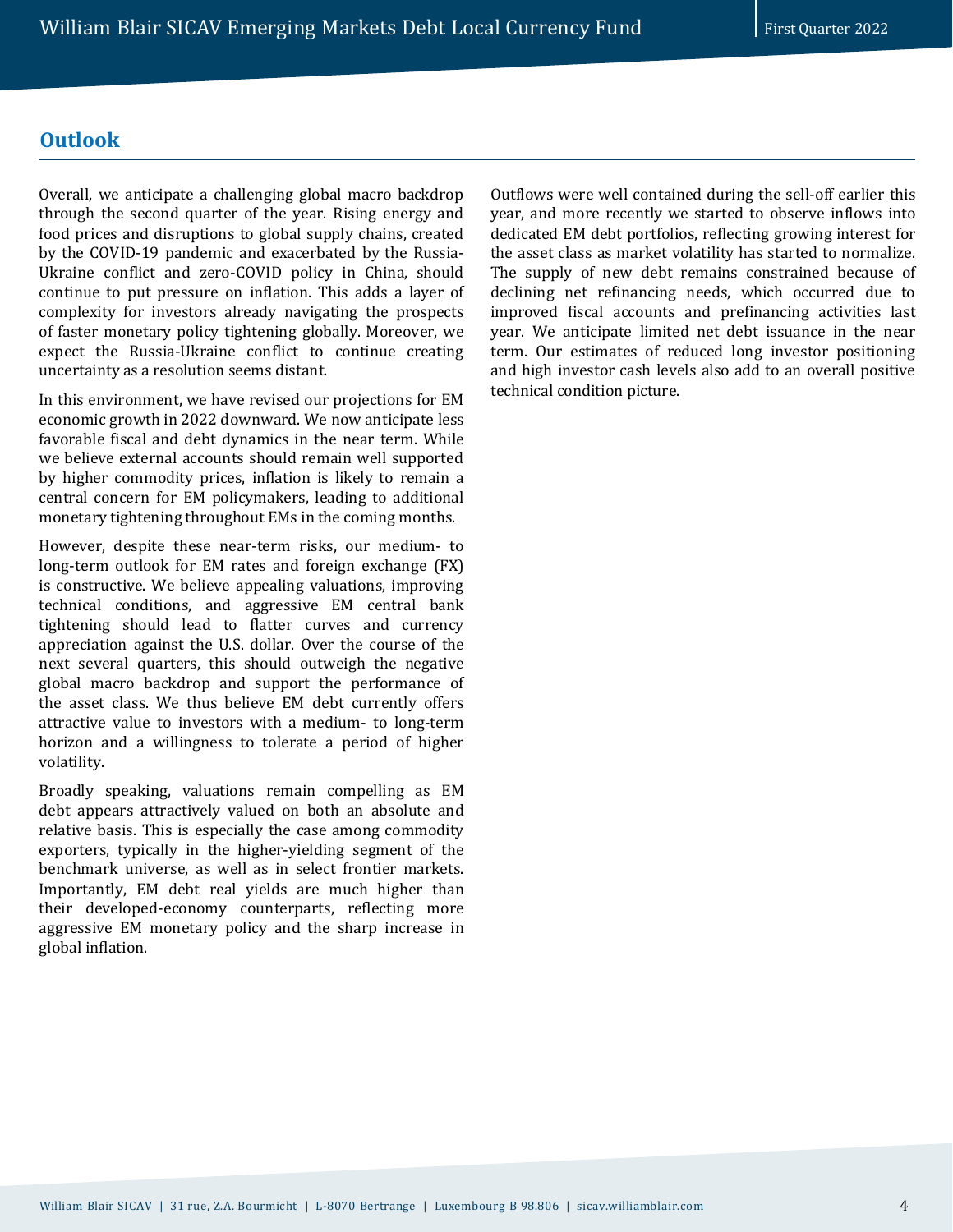# **Strategy & Positioning**

In this environment, we continue to favor high-yield issuers over high-grade issuers, and remain strategically overweight higher-yielding, frontier-market countries, where we believe the risk premia continue to overcompensate investors for credit risk and volatility.

In currency, we see scope for significant fundamental differentiation among countries. We prefer commodityexporting countries, especially in the energy space, but are cautious about countries with strong trade and financial links to Russia. External balances in tourism-dependent countries should also be well supported by the decline of COVID-19-related restrictions and the resumption of international travel. Lastly, we have a strong preference for countries with easier access to financing, especially those that have strong relationships with multilateral and bilateral lenders and deeper local capital markets.

On the rates side, we see scope for outperformance in countries where central banks have been more aggressive in fighting inflation and where commodity shock supply pressures are offset by higher fiscal revenues from producer royalties. As global growth slows, following last year's rapid recovery, inflation pressures should subside, bringing EM local curves lower and flatter. We remain bearish on advanced economy and Eastern Europe bonds where real rates are deeply negative and where the Russia-Ukraine conflict is having the greatest impact.

#### **Largest Active Positions**

|                  | <b>FX</b>                       |                                        | <b>Rates</b>              |                                |
|------------------|---------------------------------|----------------------------------------|---------------------------|--------------------------------|
|                  | ÷                               |                                        | ÷                         |                                |
| Low Beta         | ILS<br><b>KRW</b><br><b>THB</b> | <b>RON</b><br><b>PHP</b><br><b>TWD</b> | China<br>Hungary          | Malaysia<br>Poland<br>Thailand |
| <b>High Beta</b> | CLP<br><b>IDR</b><br><b>MXN</b> | ZAR                                    | <b>Brazil</b>             | Indonesia                      |
| <b>Frontier</b>  | <b>KES</b><br>UGX<br>ZMW        | <b>RSD</b>                             | Kenya<br>Uganda<br>Zambia | Serbia<br>Egypt                |

As of March 31, 2022.

Holdings are subject to change without notice. Beta segments are based on the team's quantitative and qualitative analysis. Beta segments are provided for illustrative purposes only and are not intended as investment advice or as projections of future returns..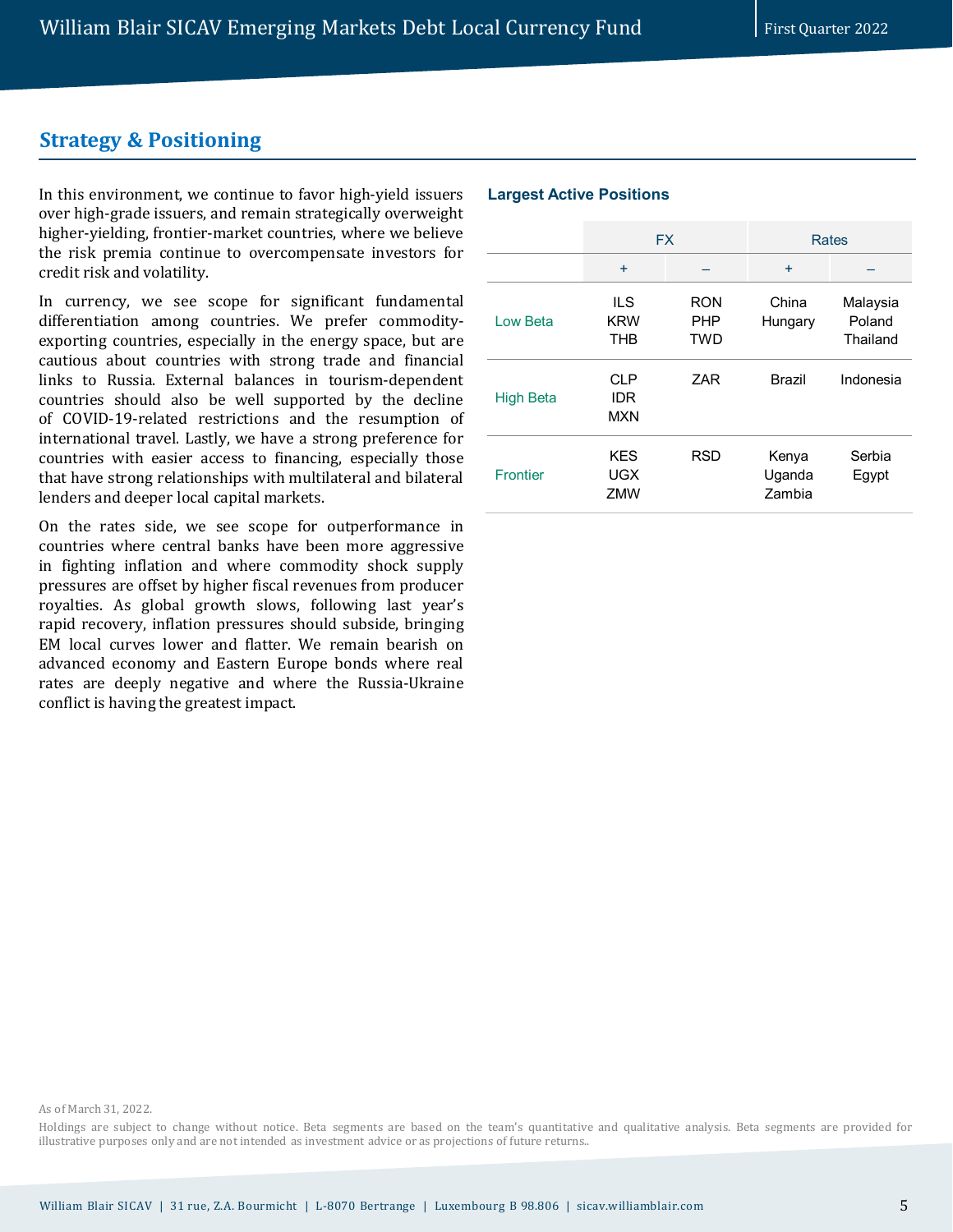$\overline{v}$  ( $\overline{v}$ )1

## **Characteristics ― March 31, 2022**

| <b>Local Currency</b> | Benchmark |
|-----------------------|-----------|
| 8.02                  | 7.21      |
| 4.73                  | 5.08      |
| BBB+                  | BBB+      |
| 5.12                  | 5.28      |
| 5.41                  | 6.23      |
| 7.19                  | 6.55      |
| 0.55                  | 0.48      |
| 105                   | 288       |
|                       |           |

|                 | Sector $(\%)$         |                  |  |
|-----------------|-----------------------|------------------|--|
|                 | <b>Local Currency</b> | <b>Benchmark</b> |  |
| Supranational   | 7.20                  |                  |  |
| Sovereign       | 80.47                 | 100.00           |  |
| Quasi-Sovereign | 7.06                  |                  |  |
| Corporate       | 1.45                  |                  |  |
| Cash            | 3.82                  |                  |  |

|                   |            | Quality (%) <sup>1</sup> |           |  |  |
|-------------------|------------|--------------------------|-----------|--|--|
|                   |            | <b>Local Currency</b>    | Benchmark |  |  |
| Investment        |            |                          |           |  |  |
| Grade             | AAA        | 7.20                     |           |  |  |
|                   | AA         |                          | 4.73      |  |  |
|                   | A          | 29.59                    | 38.99     |  |  |
|                   | <b>BBB</b> | 29.62                    | 32.85     |  |  |
| <b>High Yield</b> | <b>BB</b>  | 24.88                    | 20.84     |  |  |
|                   | B          | 3.99                     | 1.56      |  |  |
|                   | <b>CCC</b> | 0.91                     |           |  |  |
| No Rating         |            |                          | 1.04      |  |  |
| Cash              |            | 3.82                     |           |  |  |
|                   |            |                          |           |  |  |

| $\frac{1}{1}$         |                  |  |  |  |
|-----------------------|------------------|--|--|--|
| <b>Local Currency</b> | <b>Benchmark</b> |  |  |  |
| 6.68                  | 3.96             |  |  |  |
| 17.96                 | 23.75            |  |  |  |
| 19.00                 | 20.06            |  |  |  |
| 7.57                  | 12.60            |  |  |  |
| 21.64                 | 16.99            |  |  |  |
| 18.21                 | 16.80            |  |  |  |
| 8.95                  | 5.84             |  |  |  |
|                       |                  |  |  |  |

Maturity (04)

| Duration $(\%)^2$ |           |  |  |
|-------------------|-----------|--|--|
| Local Currency    | Benchmark |  |  |
| 10.15             | 4.27      |  |  |
| 18.73             | 26.91     |  |  |
| 23.68             | 23.91     |  |  |
| 16.94             | 18.29     |  |  |
| 22.81             | 20.08     |  |  |
| 7.00              | 4.80      |  |  |
| 0.69              | 1.74      |  |  |
|                   |           |  |  |

<sup>1</sup>The credit quality of securities in the Fund and Index are sourced from Standard & Poor's, Copyright © 2021, S&P Global Market Intelligence (and its affiliates, as applicable). Reproduction of any information, data or material, including ratings ("Content") in any form is prohibited except with the prior written permission of the relevant party. Such party, its affiliates and suppliers ("Content Providers") do not guarantee the accuracy, adequacy, completeness, timeliness or availability of any Content and are not responsible for any errors or omissions (negligent or otherwise), regardless of the cause, or for the results obtained from the use of such Content. In no event shall Content Providers be liable for any damages, costs, expenses, legal fees, or losses (including lost income or lost profit and opportunity costs) in connection with any use of the Content. A reference to a particular investment or security, a rating or any observation concerning an investment that is part of the Content is not a recommendation to buy, sell or hold such investment or security, does not address the suitability of an investment or security and should not be relied on as investment advice. Credit ratings are statements of opinions and are not statements of fact. Credit quality designations range from AAA (highest) to D (lowest). Credit quality ratings on underlying securities are received from S&P and Moody's which are converted to the equivalent S&P major rating category for presentation purposes only. The Fund itself has not been rated.

2Duration distribution is the Fund's allocation to different groups of bonds, where those groups are determined by the bonds' effective interest rate duration. Effective interest rate duration is a measure of the sensitivity of a bond's price with respect to a shift in U.S. interest rates. It approximately measures the percentage change in a bond's price if U.S. interest rates change by 100 bps.

Benchmark: JP Morgan Government Bond Index-Emerging Market Global Diversified.

Fund characteristics are subject to change at any time.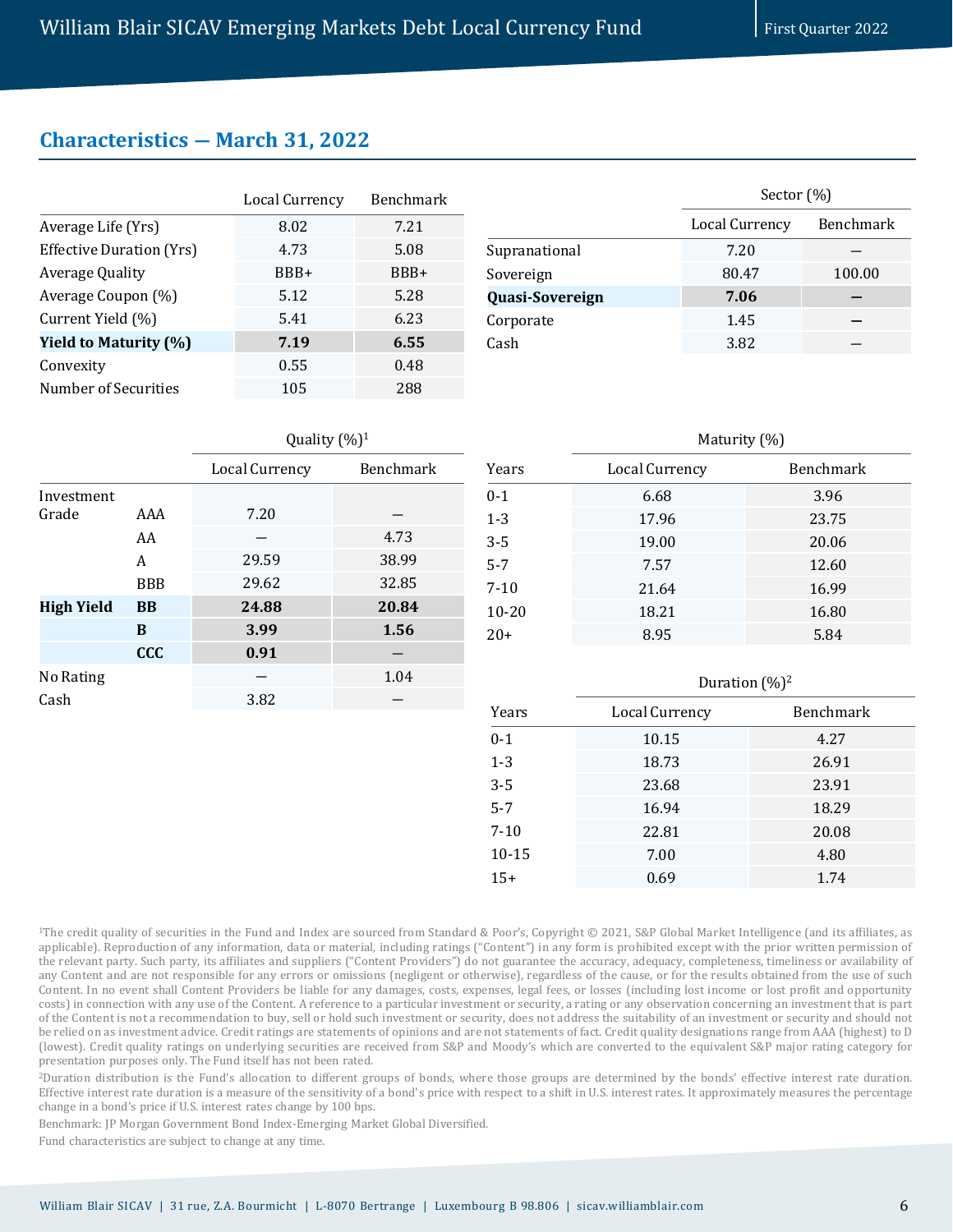# **Attribution by Beta Bucket ― March 31, 2022**

# Top 10 Country Positions by Active Currency Exposure $^3$  Top 10 by Active Contribution to Modified Duration $^4$

|             | Weight (%)     |           |        |           | Contribution to Spread Duration |           |        |
|-------------|----------------|-----------|--------|-----------|---------------------------------|-----------|--------|
|             | Local Currency | Benchmark | Active |           | Local Currency                  | Benchmark | Active |
| Mexico      | 12.20          | 10.05     | 2.15   | Colombia  | 0.45                            | 0.23      | 0.22   |
| Euro Area   | 1.82           | 0.00      | 1.82   | Romania   | 0.25                            | 0.11      | 0.14   |
| Israel      | 1.80           | 0.00      | 1.80   | Hungary   | 0.26                            | 0.17      | 0.10   |
| Thailand    | 11.55          | 10.03     | 1.52   | Brazil    | 0.30                            | 0.21      | 0.09   |
| Indonesia   | 11.11          | 10.02     | 1.09   | China     | 0.60                            | 0.54      | 0.05   |
| South Korea | 1.06           | 0.00      | 1.06   | Kenya     | 0.05                            | 0.00      | 0.05   |
| Chile       | 3.17           | 2.19      | 0.98   | Uganda    | 0.04                            | 0.00      | 0.04   |
| Singapore   | 0.94           | 0.00      | 0.94   | Indonesia | 0.59                            | 0.55      | 0.04   |
| Kenya       | 0.93           | 0.00      | 0.93   | Zambia    | 0.03                            | 0.00      | 0.03   |
| Zambia      | 0.91           | 0.00      | 0.91   | Uruguay   | 0.02                            | 0.01      | 0.01   |

### Top 10 Holdings Weights

| Securities                                       | Local Currency (%) |
|--------------------------------------------------|--------------------|
| Brazil Zero Coupon 0 Maturity 20230701           | 5.57               |
| South Africa Fixed Coupon 8.75 Maturity 20480228 | 3.99               |
| Colombia Fixed Coupon 7.75 Maturity 20300918     | 3.74               |
| Brazil Zero Coupon 0 Maturity 20240101           | 3.53               |
| South Africa Fixed Coupon 7 Maturity 20310228    | 2.83               |
| Brazil Fixed Coupon 10 Maturity 20290101         | 2.62               |
| Indonesia Fixed Coupon 7.875 Maturity 20230314   | 2.60               |
| Mexico Fixed Coupon 7.75 Maturity 20421113       | 2.57               |
| Mexico Fixed Coupon 8.5 Maturity 20290531        | 2.40               |
| Mexico Fixed Coupon 8 Maturity 20240905          | 2.35               |
|                                                  | 32.20              |

3Active currency exposure is the difference between the portfolio and its benchmark's currency exposure.

4Active contribution to modified duration is the difference between the modified duration contribution from a particular security or market segment to a portfolio, and the contribution to the portfolio's benchmark. Modified duration measures the sensitivity of a bond's price to changes in interest rates.

Benchmark: JP Morgan Government Bond Index-Emerging Market Global Diversified. Individual securities listed in this report are for informational purposes only. Holdings are subject to change at any time. This information does not constitute, and should not be construed as, investment advice or recommendations with respect to the securities listed.